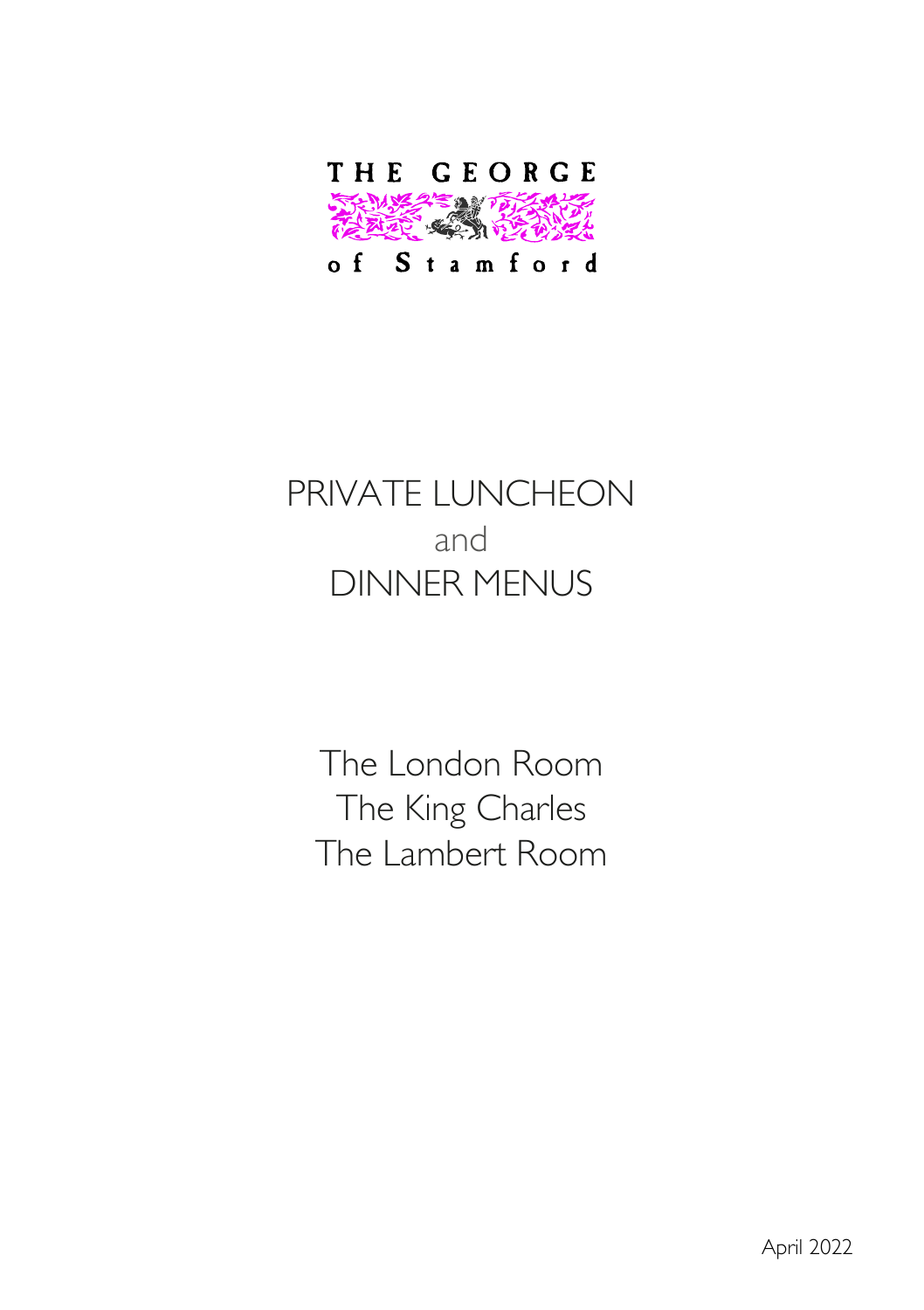The George of Stamford is iconic! Hosting a Private Dinner or Luncheon is a stunning and elegant manner in which to indulge your guests - be they family, friends or colleagues - enabling you to entertain with aplomb.

The unique setting and ambience of each Private Dining Room wonderfully compliments Head Chef Gareth Thorpe's thoughtfully orchestrated menus, discreetly served by your personal Team. Magnums of wine also further embellish the occasion, as does 'elevating' the repast with a palate cleaning sorbet, a fish course or a cheese plate should you wish.

We take delight in producing a truly memorable time for you and your party at The George. Please peruse our Luncheon and Dinner Menus and discuss your wishes with the ever helpful Reservations Team.

Lefaulter's

PETROS PSYLLAKIS General Manager The George of Stamford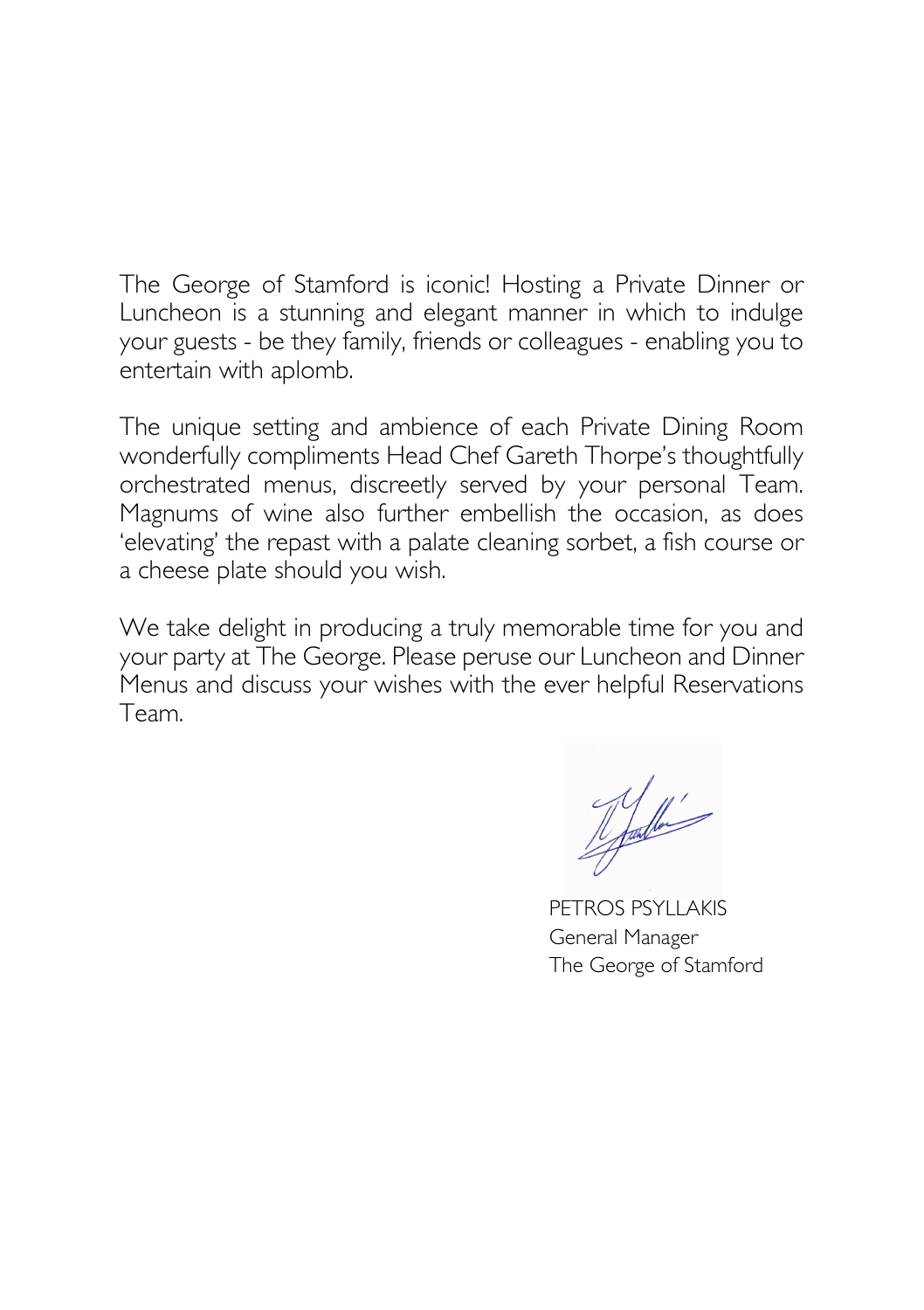# THE CLASSIC GEORGE

Smoked Salmon from 'The Severn & Wye Smokery' – buckwheat blinis, chive crème fraîche

Lincolnshire White Onion and Thyme Soup – Lincolnshire Poacher croutons

Roast Sirloin of English Beef from The Silver Trolley – rare to medium, on the bone, carved for you at your table – Yorkshire pudding, hot horseradish sauce

> Pan-fried Stone Bass – fennel purée tomato, black olive and basil

Local Seasonal Vegetables, Duck Fat Roast and New Potatoes

Dessert or Cheese – see separate menu

Coffee – ChocolateTruffles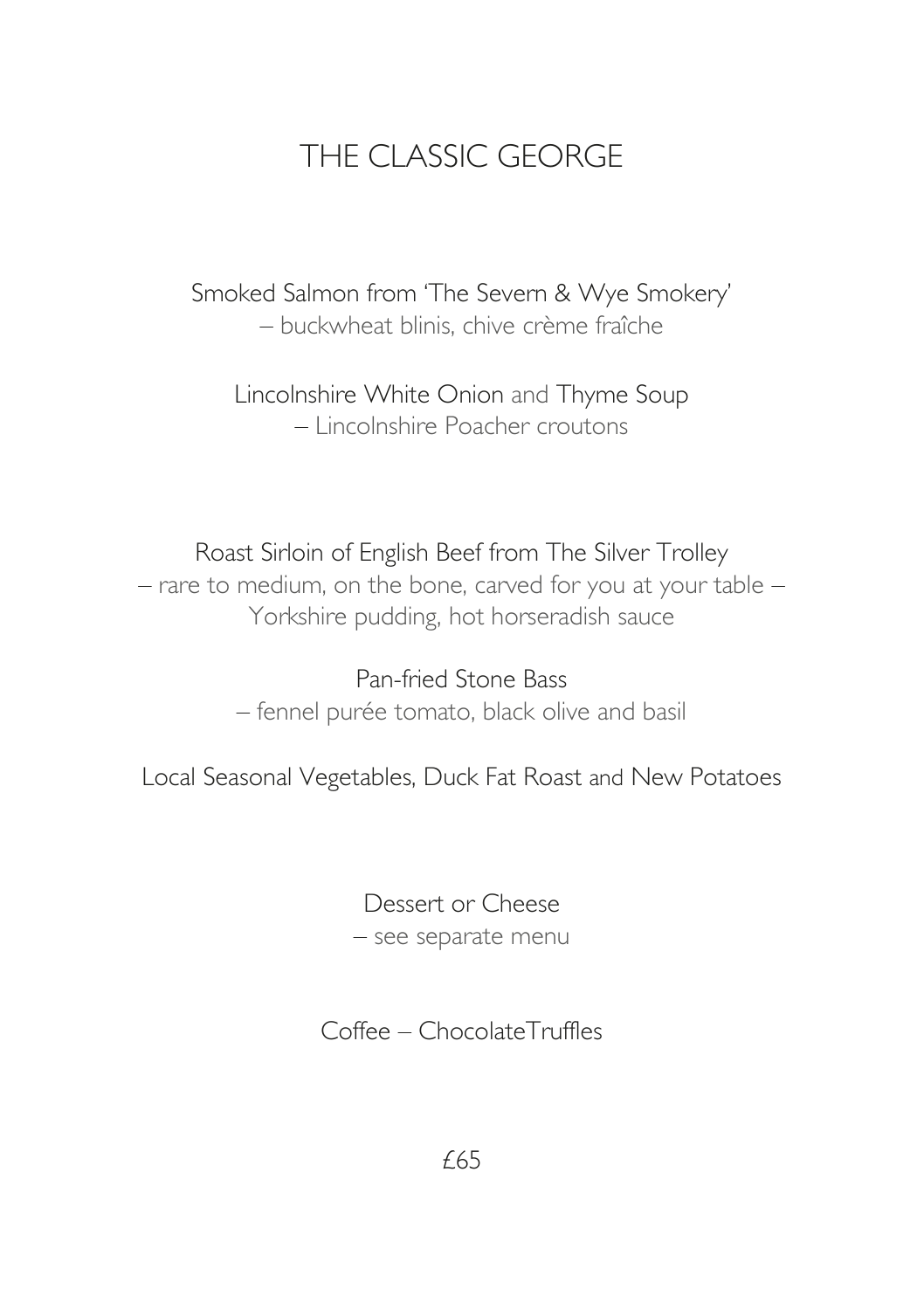### THE LAMB

Charentais Melon, San Daniele Ham – fig, basil, mint

Roast Celeriac and Thyme Soup – whole grain mustard crème fraîche

Mint Crusted Rack of Lamb – port rosemary jus, fresh mint jelly

Guinea Fowl Breast – sage onion crumb, pea purée, leeks

Local Seasonal Vegetables, Boulangère Potatoes

Dessert or Cheese – see separate menu

Coffee – ChocolateTruffles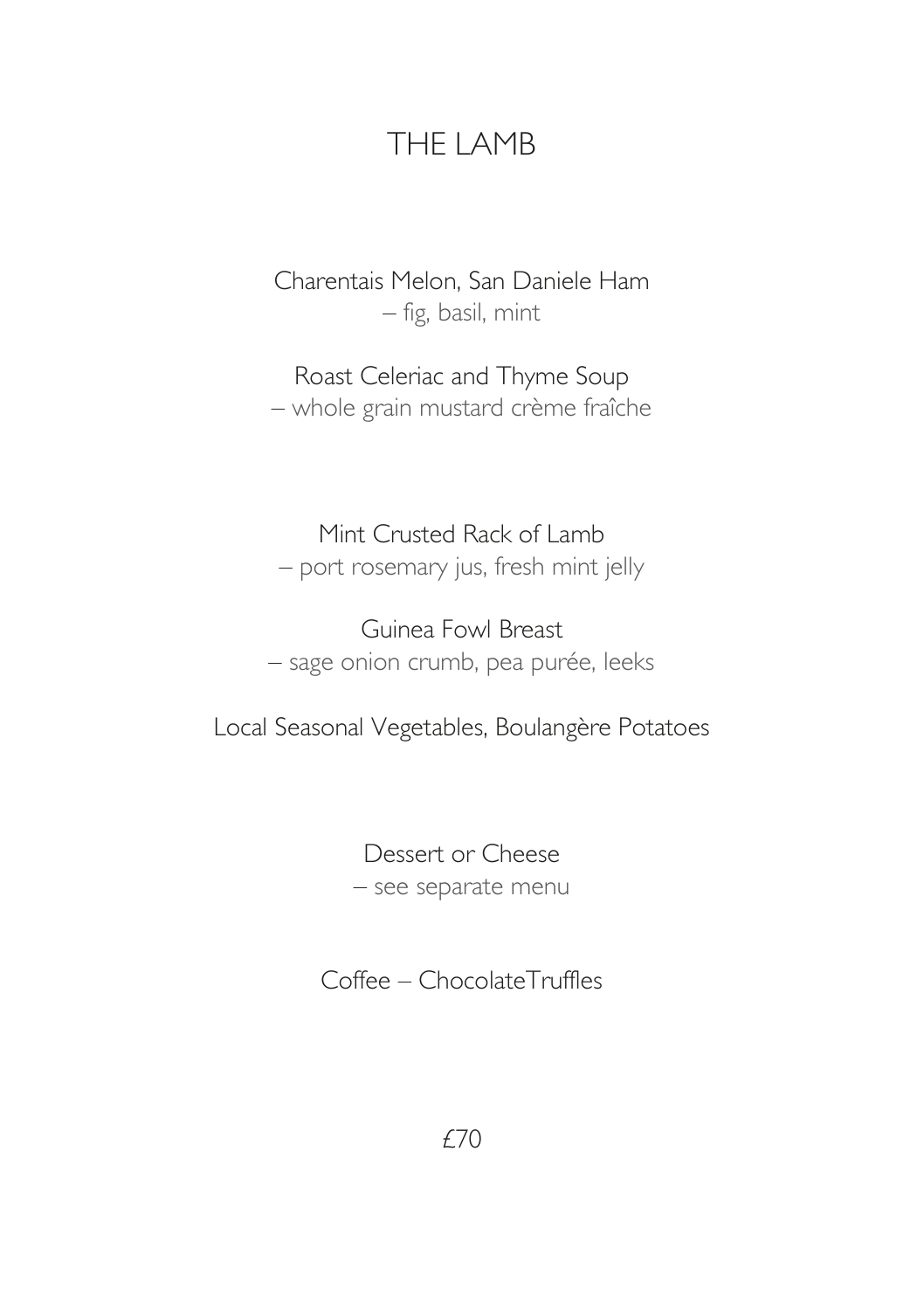## THE GAME

# Brandied Chicken and Duck Liver Parfait

– Cumberland jelly, compressed apples and pears, toasted wild mushroom brioche

Roast Saddle of Venison – braised puy lentils, beetroots, sautéed wild mushrooms, blackberry port jus

Local Seasonal Vegetables, Dauphinoise Potatoes

Dessert or Cheese

Coffee – ChocolateTruffles

£70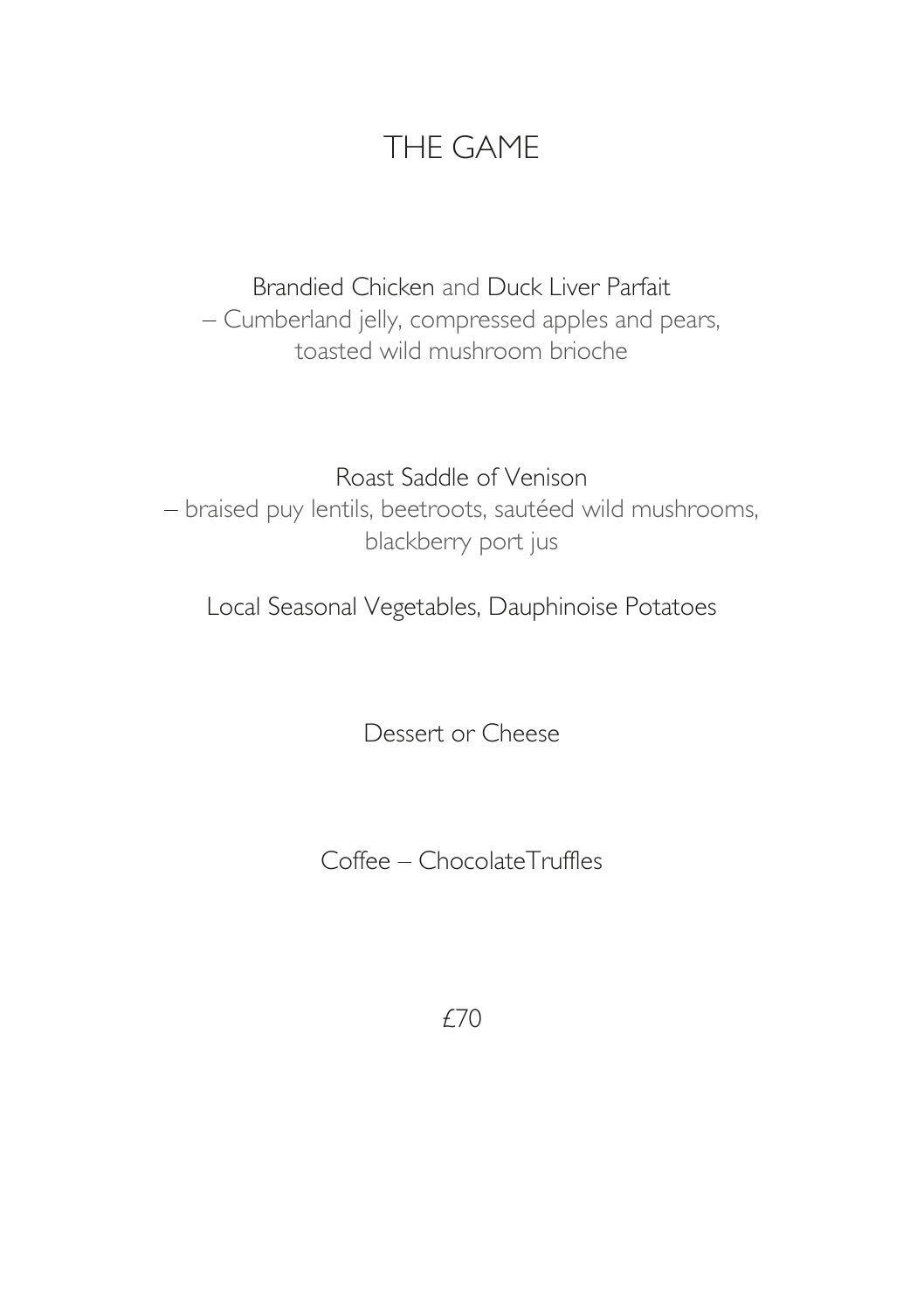## THE WELLINGTON

Pan-fried Orkney Hand-dived Scallops – English pea and mint velouté, crisp ham hock

Chicken, Duck Liver and Leek Terrine – quince purée, pickled carrot

#### Fillet of Beef Wellington

– forest mushroom duxelles and chicken liver parfait wrapped in crisp butter puff pastry, Béarnaise sauce or tarragon jus

Loch Duart Salmon and Scallop Mousse en Croute – tomato, chive and caviar Champagne sauce

Local Seasonal Vegetables, Duck Fat Roast and New Potatoes

Dessert or Cheese – see separate menu

Coffee – Petits Fours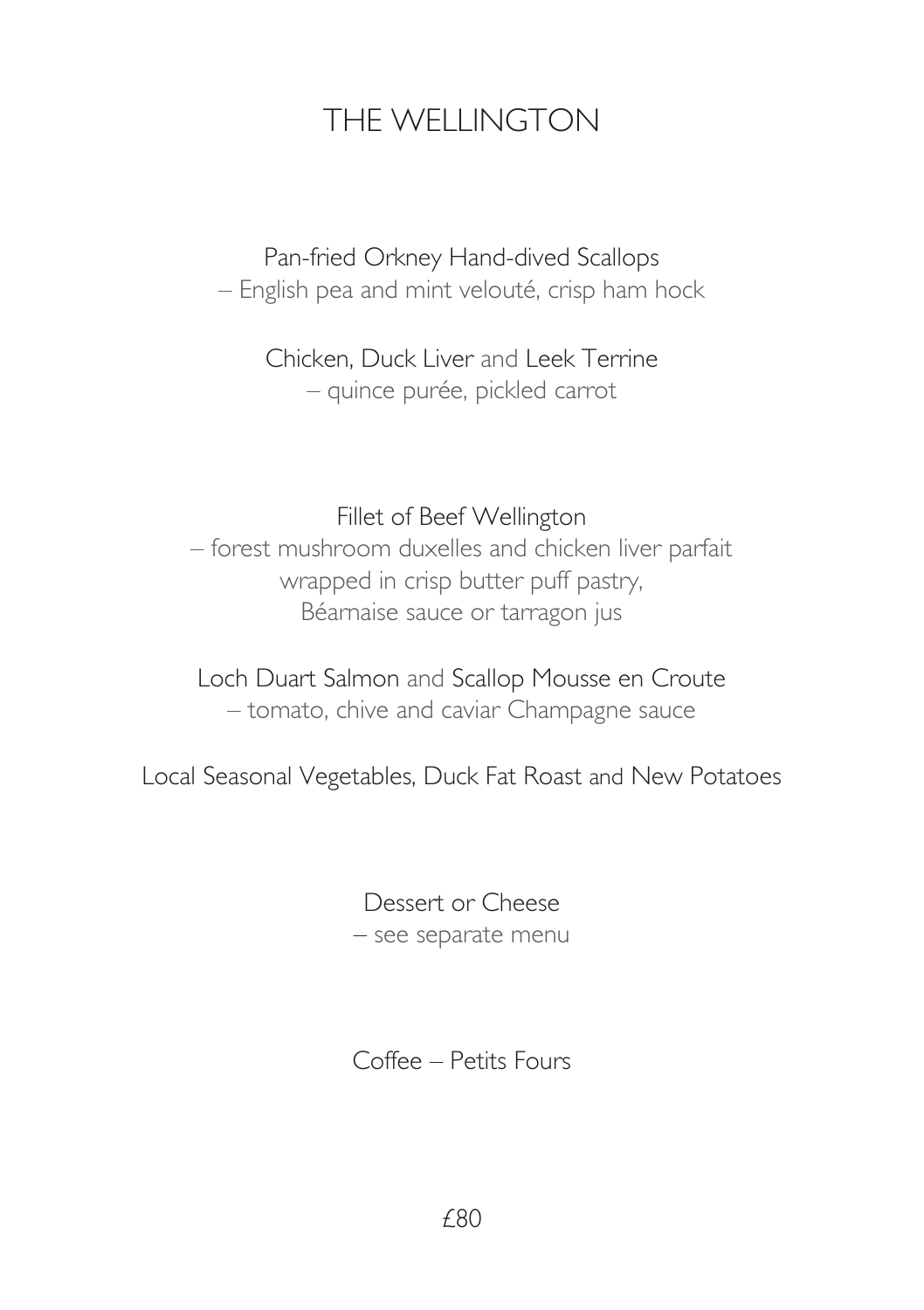### 'SURF & TURF'

Half Atlantic Lobster Thermidor Tartlet – endive, apple, chive salad

Dressed Half Atlantic Lobster – served cold with George mayonnaise

Roast Fillet of Beef Rossini – celeriac rosti, buttered spinach, duck liver, black truffle Madeira jus

Local Seasonal Vegetables, Duck Fat Roast Potatoes

Dessert or Cheese – see separate menu

Coffee – Petits Fours

£85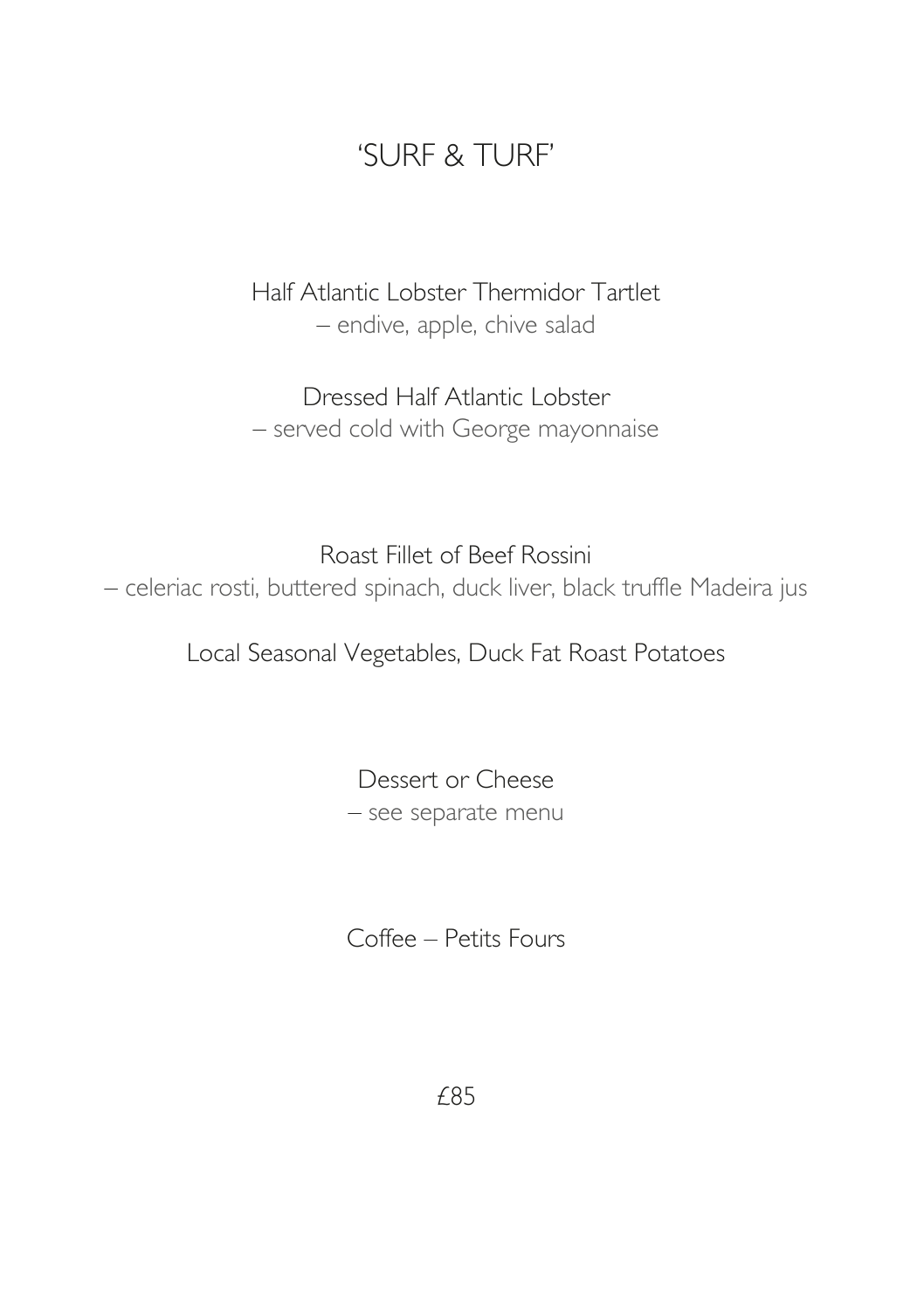### DESSERT and CHEESE

– a choice of two:

Blackberry Eton Mess

– pistachio rose water meringue, vanilla mascarpone

### Belgian Dark Chocolate Profiteroles

– Grand Marnier crème pâtissière

#### Warm Sticky Toffee Pudding

– hot toffee sauce, Madagascan vanilla gelato

### The George's Sherry Trifle

Lemon! – lemon mousse, lemon curd gelato, lemon parfait, pistachio crumb

> Vintage Lincolnshire Poacher Nottinghamshire Colston Bassett Stilton Suffolk Baron Bigod Brie – membrillo, grapes, celery, biscuits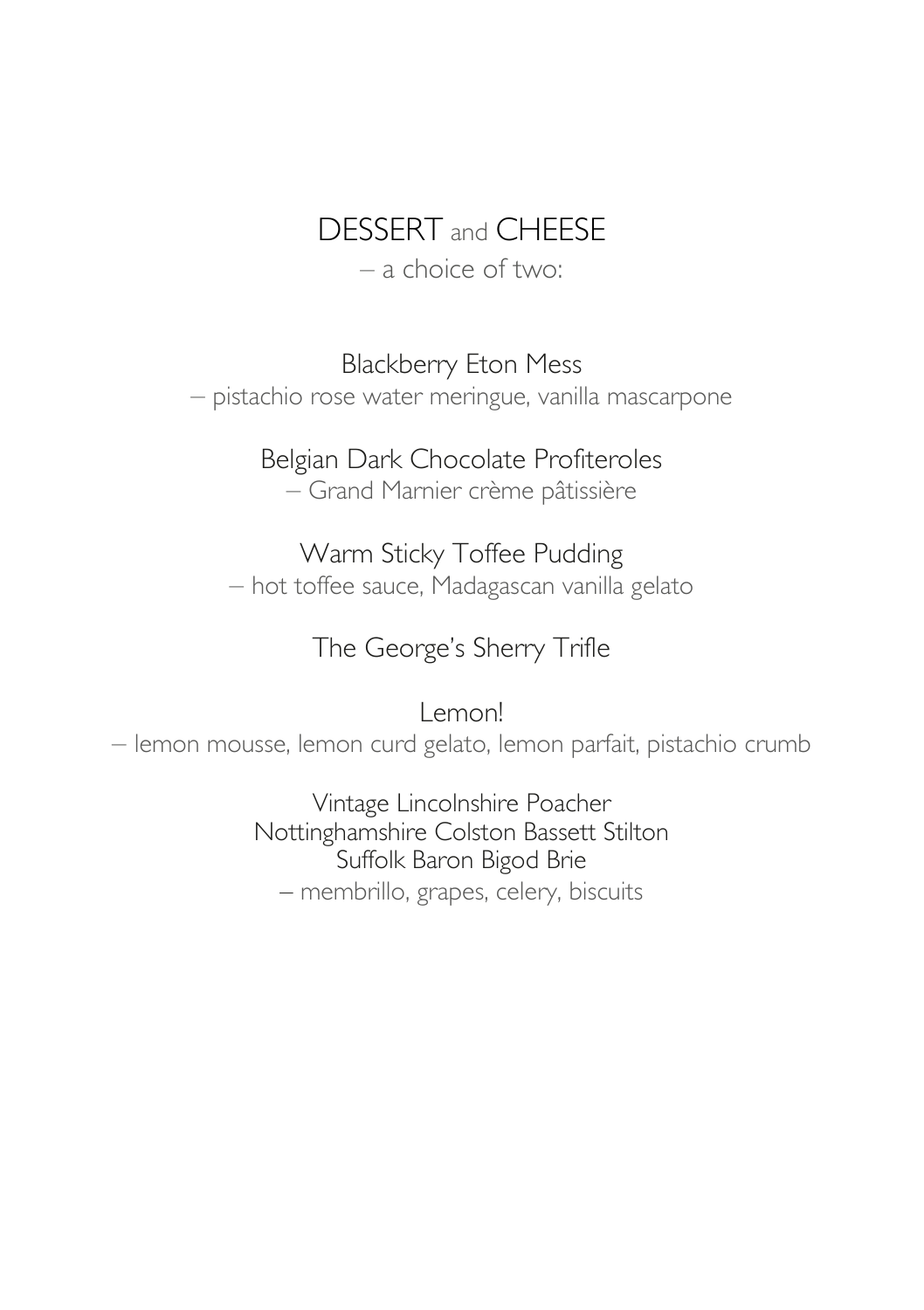#### 'ELEVATE' – enhance your menu for extra wow!

SORBET – the perfect palate cleanser

Limoncello or Blackberry and Lime

#### £6.50

#### A LIGHT FISH COURSE

Poached Turbot – dill compressed cucumber, Norfolk samphire, caviar butter sauce

or

Grilled Sea Trout – lemon butter spinach, Morcambe Bay brown shrimp

#### £17

#### CHEESE

Vintage Lincolnshire Poacher, Nottinghamshire Colston Bassett Stilton, Suffolk Baron Bigod Brie – membrillo, grapes, celery, biscuits

 $f(2)$